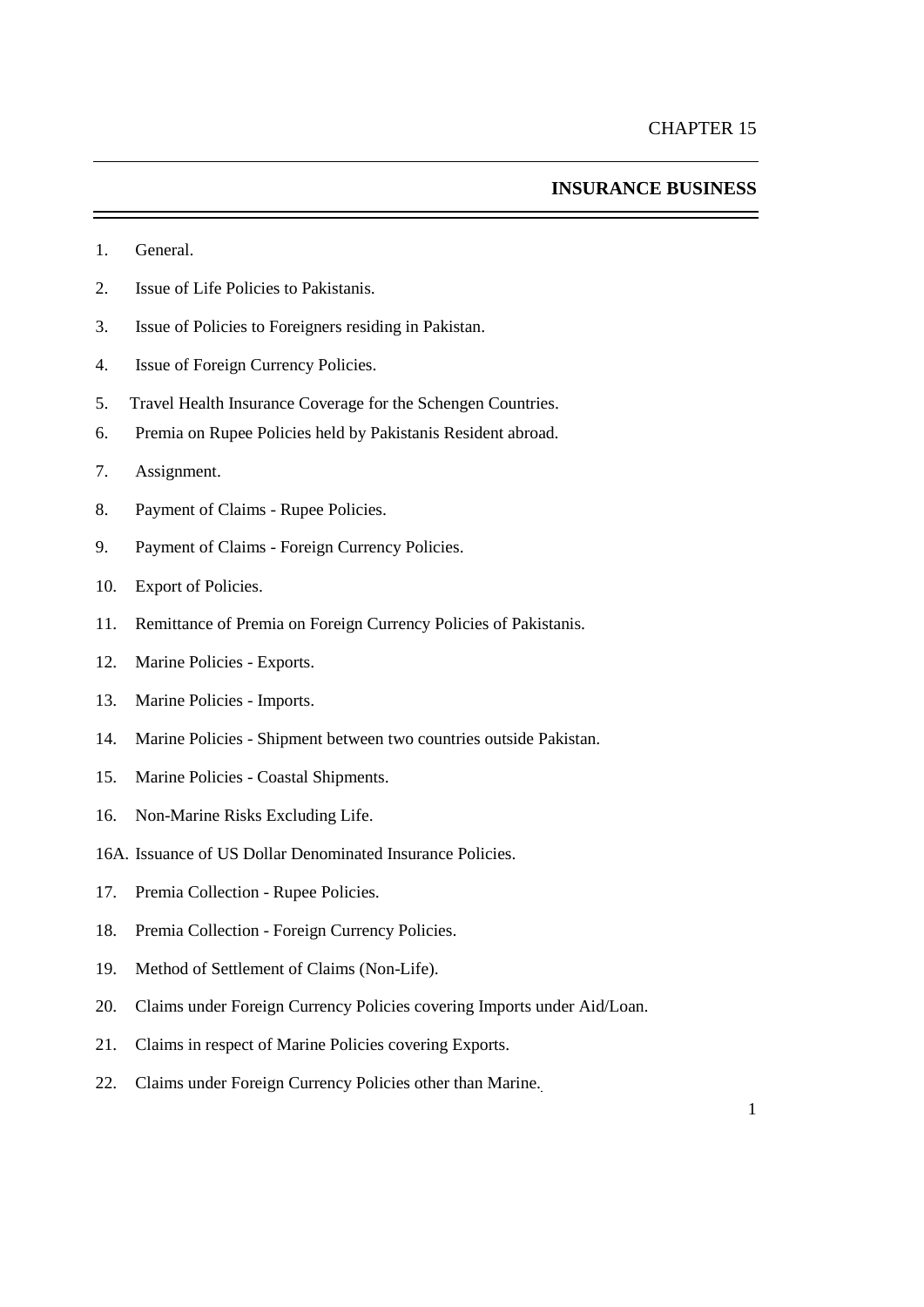- 23. Reinsurance Business.
- 24. Reinsurance Life.
- 25. Remittance under Reinsurance Business.
- 26. Foreign Currency Accounts of Pakistani Insurance Companies.
- 27. Transfer of surplus Funds of Marine and General Business by Foreign Insurance Companies.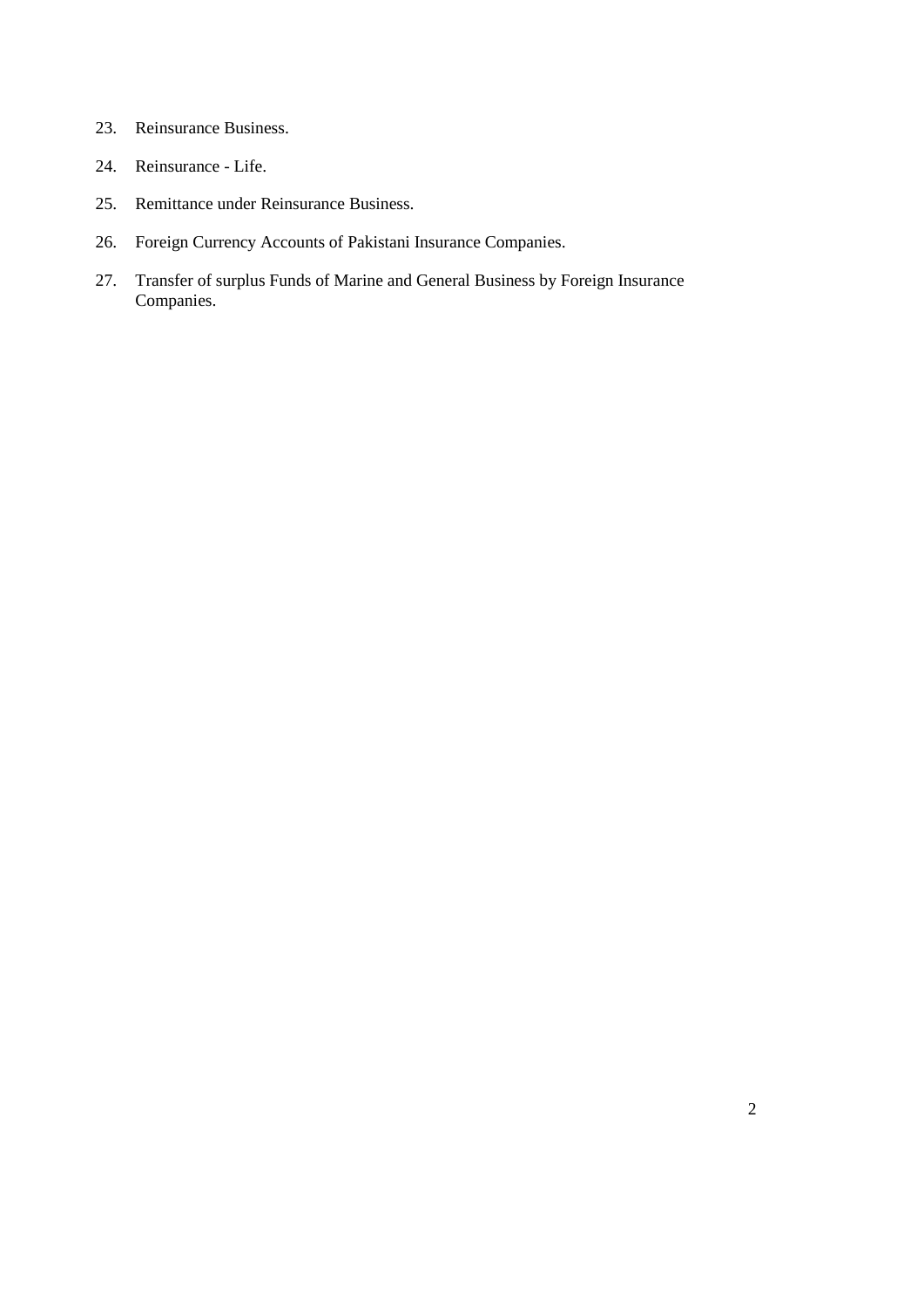# **CHAPTER 15**

# **INSURANCE BUSINESS**

#### **1. General.**

The Exchange regulations governing insurance business entered into in Pakistan are set out in this chapter. Branches and agencies in Pakistan of insurance companies whose head offices are situated abroad are, for Exchange purposes, subject to the same regulations as insurance companies registered in Pakistan.

## **2. Issue of Life Policies to Pakistanis.**

Insurance policies on the lives of Pakistanis resident in Pakistan can be issued only in Rupees.

#### **3. Issue of Policies to Foreigners residing in Pakistan.**

Policies on the lives of foreign nationals resident in Pakistan may be issued in Rupees. State Bank will permit conversion of such Rupee policies into foreign currency policies and consequential transfer of actuarial reserves as also remittance of maturity proceeds, as the case may be, provided the premia in Rupees is paid by them out of their genuine savings which are otherwise remittable. Similar facility is also available to diplomats accredited to Pakistan and expatriate employees of international organizations provided premia in Rupees is paid by them out of their convertible Rupee accounts.

### **4. Issue of Foreign Currency Policies.**

Foreign currency policies may be issued on the lives of foreign nationals where premia is paid by them in foreign exchange or out of remittable Rupee funds of the policy holders as laid down in paragraph 18 ibid. Foreign currency policies can also be issued on the lives of Pakistan nationals domiciled abroad provided premium is paid in foreign exchange only.

### **5. Travel Health Insurance Coverage for the Schengen Countries.** 1

As per directives of the European Union, travelers intending to visit all the Schengen Countries are required to invariably show adequate proof of health/medical insurance policy to cover them in the country of visit. Accordingly, in order to facilitate Pakistani travelers to meet the guidelines for issuance of travel visa to Schengen Countries, insurance companies are allowed to issue health/medical policy in foreign currency subject to following conditions:

i) These policies will be issued only in favor of travelers to Schengen Countries for a period covering the stay of the visitors.

ii) Though the policy will be denominated in foreign currency, the premia will be payable in PKR.

 $\overline{a}$ 

<sup>&</sup>lt;sup>1</sup> FE Circular No. 8 dated 01.08.2005.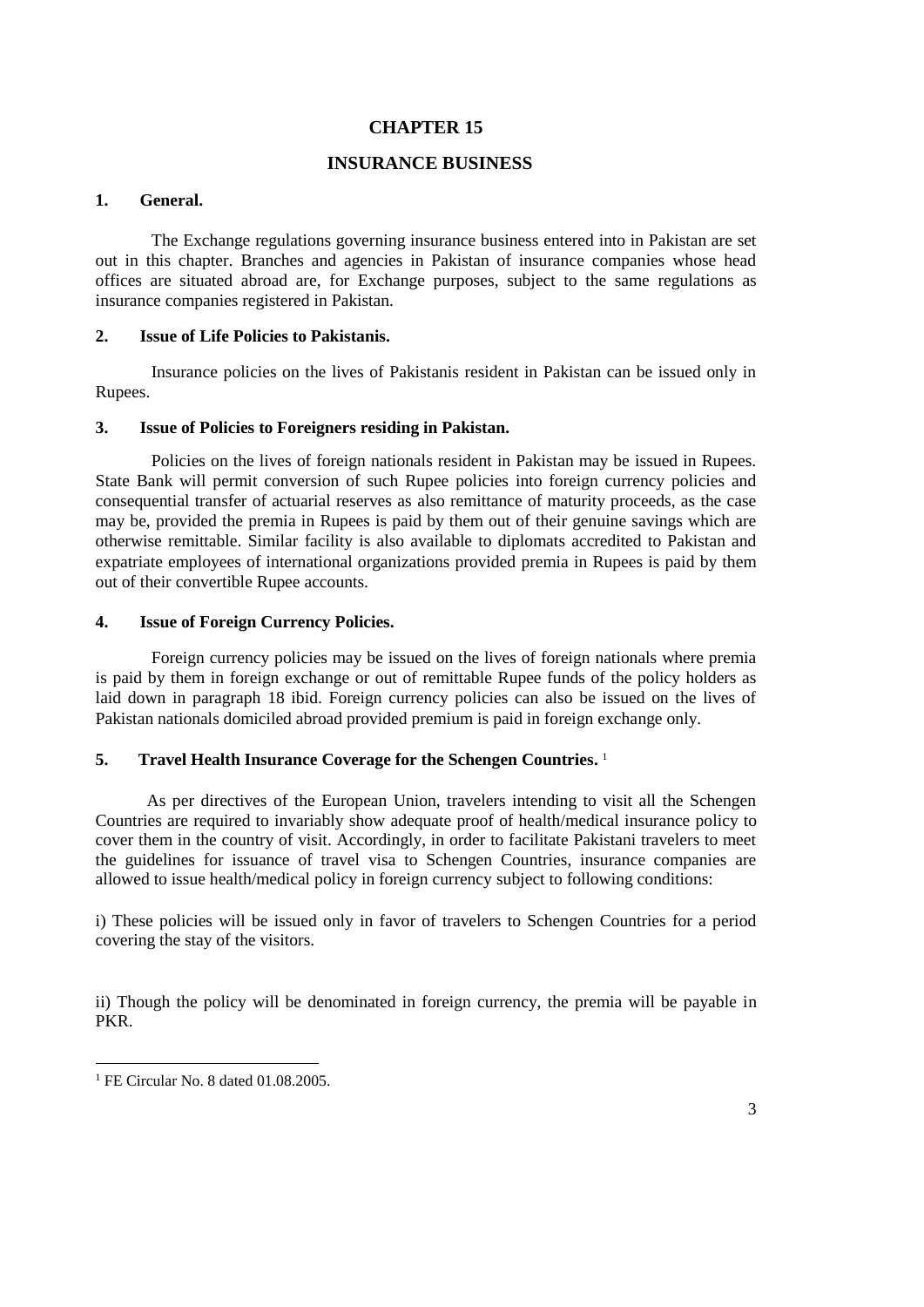iii) In case of settlement of claim, insurance companies will be allowed to remit the funds abroad through interbank.

Authorized Dealers may allow remittance of claims arising under the above policies on submission of applications accompanied by the following documents:

- a) Application on Form 'M' alongwith the declaration in the prescribed form (Appendix V-55).
- b) Copy of Invoice/Bill of Hospital
- c) Copy of Policy

## **6. Premia on Rupee Policies held by Pakistanis Resident abroad.**

Premia on Rupee life policies held by Pakistanis resident abroad must be received either by remittance from abroad or out of Rupees held in the non-resident account of the policy holder.

## **7. Assignment.**

Rupee Policies cannot be assigned by a resident in Pakistan to a non-resident except with the prior approval of the State Bank. Foreign currency policies held by foreign nationals may, however, be assigned to non-residents without State Bank's approval.

## **8. Payment of Claims – Rupee Policies.**

The maturity proceeds or surrender value of Rupee policies will be paid in Rupees only. In the case of foreign nationals, the remittance of maturity proceeds/surrender value of Rupee policies held by them, can be allowed only with the prior approval of the State Bank as indicated in preceding paragraph 3. Application for this purpose should be made in the prescribed form [\(Appendix](../../../shafiqur%20rehman/AppData/Local/Microsoft/Windows/Temporary%20Internet%20Files/appendix%20files/appendix%205/ap5-60.htm) V-56).

## **9. Payment of Claims – Foreign Currency Policies.**

The maturity proceeds or surrender value of foreign currency policies held by foreign nationals may be paid in rupees or in the currency of the policy. Payment in foreign currency will be made with the prior approval of the State Bank.

## **10. Export of Policies.**

Life and Endowment policies fall within the definition of securities and cannot be taken or sent out of Pakistan without the prior approval of the State Bank. Application for export of life policies should be made to the Exchange Policy Department, giving full description of the policy and reasons for its export.

#### **11. Remittance of Premia on Foreign Currency Policies of Pakistanis.**

Pakistanis, who had taken foreign currency policies while residing abroad, are required to declare them to the State Bank on their return to Pakistan. In this connection, reference is invited to the instructions contained in [para 15 of Chapter 2](../../../shafiqur%20rehman/AppData/Local/Microsoft/Windows/Temporary%20Internet%20Files/Content.Outlook/chapter20.htm#Bullet13)0. Normally in such cases, the policy holders will be required to repatriate the surrender value of the policy to Pakistan. However, in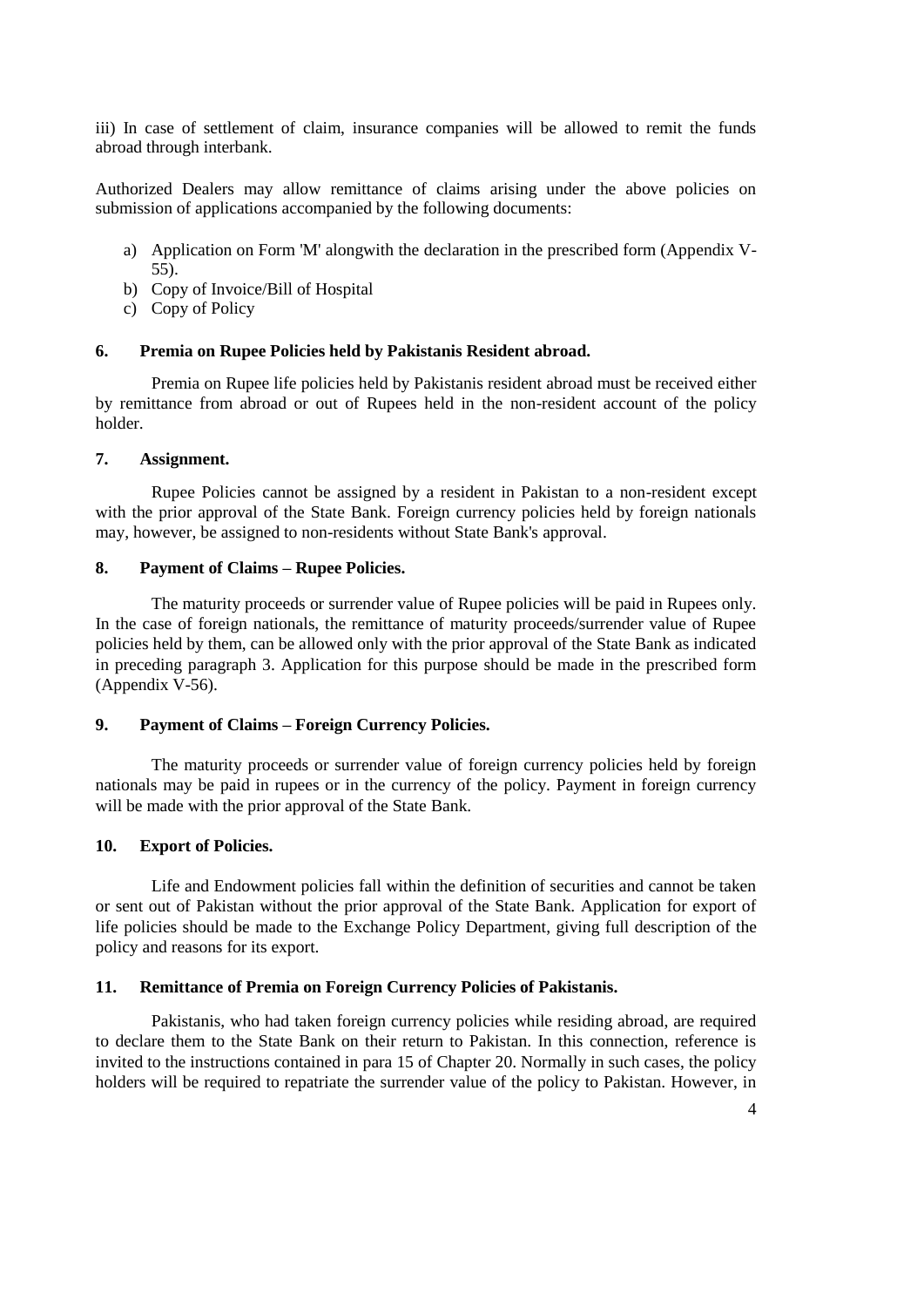cases where the policy is to mature within one year or so, the State Bank will consider allowing remittance of premia subject to the condition that the proceeds of the policy on maturity will be received in Pakistan through banking channel. Application for the purpose should be made in the prescribed form [\(Appendix](../../../shafiqur%20rehman/AppData/Local/Microsoft/Windows/Temporary%20Internet%20Files/appendix%20files/appendix%205/ap5-61.htm) V-57).

# **12. Marine Policies – Exports.**

Exports from Pakistan can be insured by the exporters only if the goods are shipped on C.I.F. basis. In respect of shipment on F.O.B. or C & F basis insurance will be arranged by the overseas buyers. Exporters can take out policies only from companies operating in Pakistan, which can be expressed in Rupees or in foreign currency.

# **13. Marine Policies – Imports.**

i) Imports into Pakistan are required compulsorily to be insured in Pakistan with companies operating in Pakistan. Imports can thus be made only on C & F or F.O.B. basis. It is not permissible to issue marine policies covering imports into the country in currencies other than Rupees.

- ii) As an exception to the above general rule:
	- a) National Insurance Company Limited is authorized to issue foreign currency policies against imports financed by P.I.C.I.C./I.D.B.P. and directly by the loangiving agencies.
	- b) Sub-authorizations issued under U.S. AID Programme on C.I.F. basis can, at the option of the importers, be utilized for imports from U.S.A. on C.I.F. basis by arranging insurance in the U.S.A.

## **14. Marine Policies – Shipment between two countries outside Pakistan.**

Shipments between two countries outside Pakistan financed by a person or firm in Pakistan with the permission of the State Bank can be insured in Rupees or in foreign currency.

# **15. Marine Policies – Coastal Shipments.**

Coastal shipments between places in Pakistan can be insured in Rupees only.

# **16. Non-Marine Risks Excluding Life.**

i) Insurance cover on non-marine risks (excluding life) inside Pakistan can be issued in Rupees only. Nothing in this paragraph shall affect the operation of the warehouse clause in marine insurance policies.

ii) Insurance cover on assets outside Pakistan owned by residents of Pakistan can be issued in Rupees or in the currency of the country in which the assets are situated.

iii) Insurance cover in respect of personal baggage and valuables in transit of Pakistan nationals can be issued in Rupees only. In respect of foreign nationals, such insurance covers can be written in Rupees or foreign currencies. However, in cases where foreign currency policies are issued to foreign nationals, premia thereon can be collected in foreign exchange only.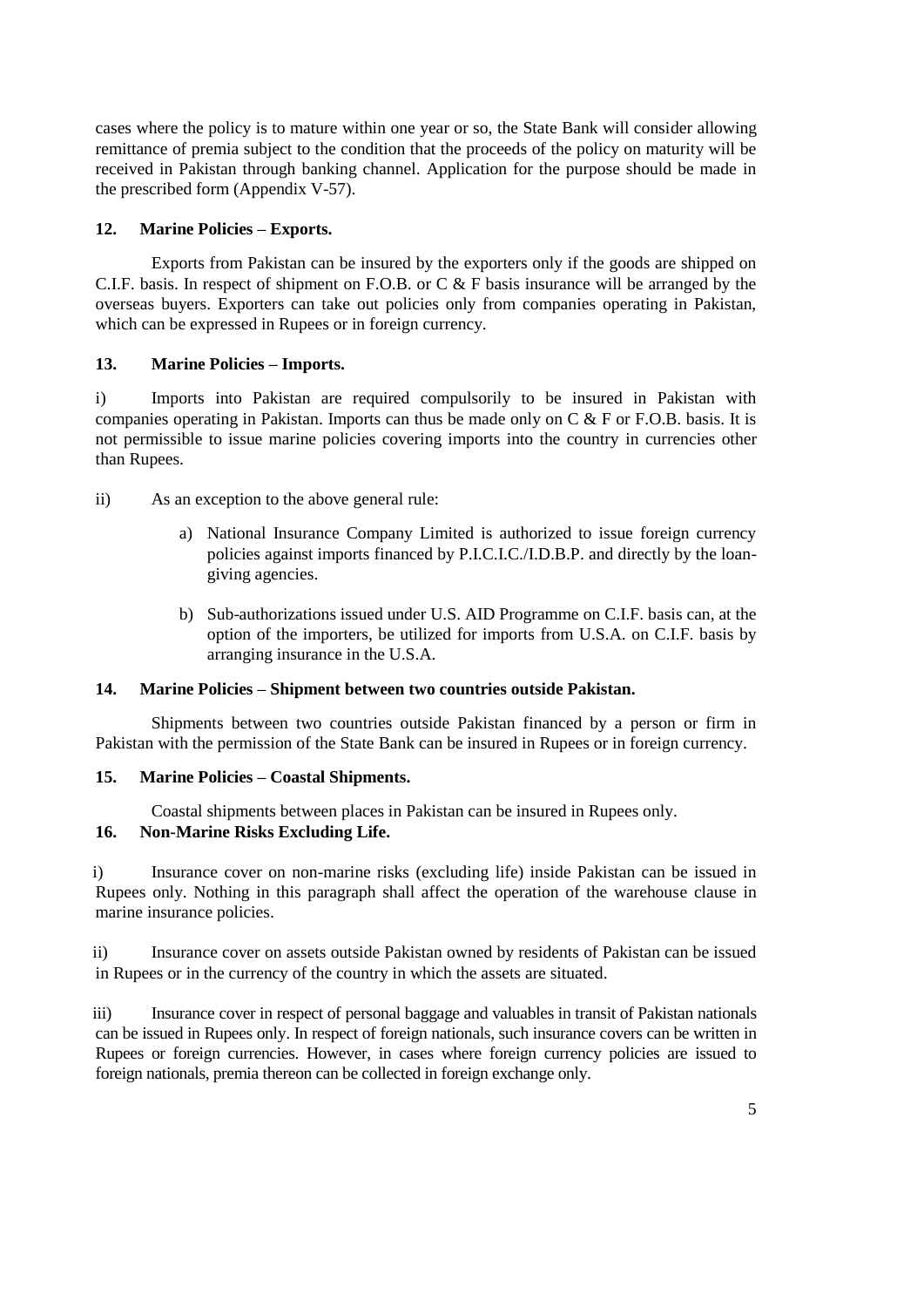iv) House-holders policies can be issued in Rupees only.

v) The issue of personal accident policies is governed by the same conditions as those applicable to life policies.

vi) Policies under the Workmen's Compensation Act and Merchant Shipping Act can be issued in Rupees only.

# **16A. Issuance of US Dollar denominated Insurance Policies<sup>2</sup> .**

i) In order to meet the condition of foreign lenders for foreign currency loans to be raised under Para 8, Chapter 19 of FE Manual or for the projects undertaken in Pakistan as part of bilateral agreement between Government of Pakistan and a foreign country/ multilateral agency, resident insurance companies rated at least as "A" by any approved rating agency of Pakistan may issue US Dollar denominated insurance policies on notional basis.

ii) In this regard, the insurance company intending to issue US Dollar denominated insurance policy will submit an application for prior approval to the Director, Exchange Policy Department, State Bank of Pakistan, Karachi through an Authorized Dealer along with an explicit recommendation letter from the Securities & Exchange Commission of Pakistan (SECP) for each proposal.

- iii) The terms and conditions governing such insurance covers/policies shall be as follows:
	- a. The insurance company will receive the premium from the applicant only in equivalent PKR.
	- b. The payment of claim to the resident company will be made in equivalent PKR, wherever applicable.
	- c. The insurance company will have the option to get reinsurance from any foreign reinsurer upto 99% of the sum assured.
	- d. The payment of reinsurance premium by the insurance company will be subject to observance of all applicable rules, regulations contained in this chapter and those issued from time to time.
	- e. The reinsurance claims to the extent of outstanding liability related to the foreign loans may be paid directly to the foreign lenders by reinsurers. The remaining amount of reinsurance claim will, however, be repatriated into Pakistan and paid to the claimant in equivalent PKR.
	- f. The insurance policy document/instrument issued by the resident insurance company to the concerned client must disclose, interalia, above mentioned clauses.

## **17. Premia Collection – Rupee Policies.**

 $\overline{a}$ 

<sup>2</sup> FE Circular No. 10 dated 01.11.2017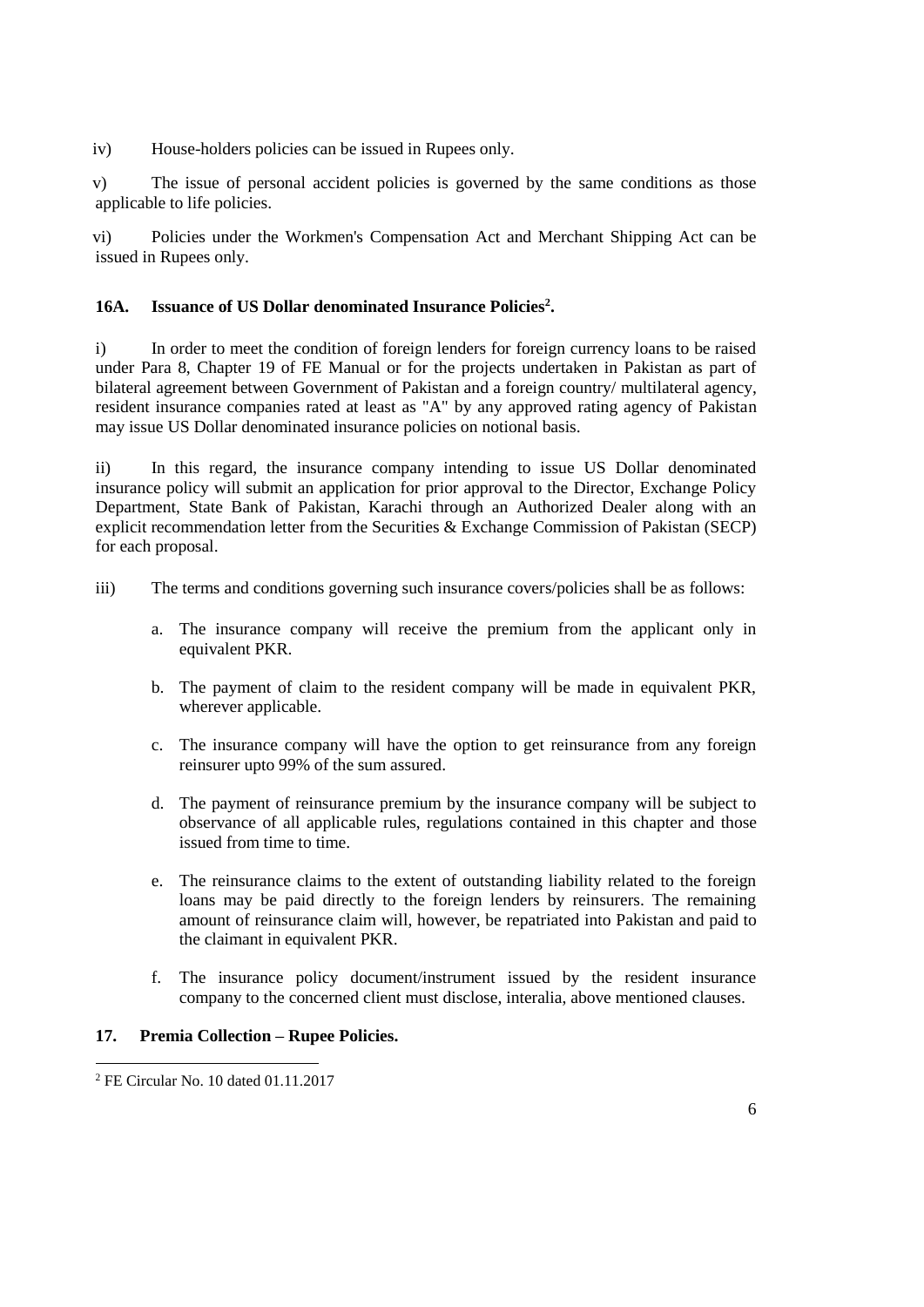Premia on policies issued in Rupees to non-residents can be collected by remittance from the country in which the policy holder is resident or out of Rupees held in his non-resident account. Insurers are not permitted to accept payments in Rupees from resident sources.

#### **18. Premia Collection – Foreign Currency Policies.**

Premia on foreign currency policies issued by insurance companies in Pakistan, in respect of foreign nationals resident in Pakistan, can be collected out of remittable Rupee funds of the policy holder or through a remittance received from abroad. In respect of foreign nationals residing abroad, the premia can be collected only through a remittance from abroad. As regards Pakistan nationals holding foreign currency policies, premia can be collected in foreign exchange only as laid down in paragraph 4 ibid.

## **19. Method of Settlement of Claims (Non-Life).**

Claims on Rupee policies can be paid in Rupees only even in cases where the beneficiary is a non-resident.

## **20. Claims under Foreign Currency Policies covering Imports under Aid/Loan.**

Claims arising under Foreign Currency policies covering imports under Aid/Loan can be paid by National Insurance Company Limited (NICL) without the prior approval of the State Bank of Pakistan in foreign currency for the replacement of goods damaged or lost in transit. Before making payment of claims in foreign currency, the NICL will obtain from the concerned importers an undertaking to the following effect:

- i) The amount of the claims will be utilized only to the extent required for replacement of the goods damaged/lost in transit and any amount un-utilized will be repatriated to Pakistan through the medium of an Authorized Dealer in foreign exchange.
- ii) Documentary evidence regarding payment made to the overseas suppliers in respect of goods purchased in replacement shall be submitted to the State Bank.
- iii) The documents viz. Invoice relating to shipment duly endorsed by the Authorized Dealer, Bill of Lading, Bill of Entry and Bank's certificate showing repatriation of un-utilized amount, if any, shall be submitted to the State Bank within 4 months from the date of payment to the overseas suppliers.

The National Insurance Company Limited will report the payment of the claims in foreign currency to the SBP-Banking Services Corporation through a monthly statement showing the amount of claims, names and addresses of the importers, number and date and value of the import licences/authorization, if any, against which the goods were originally shipped and names and addresses of the overseas exporters. The statement, alongwith the copies of claim payment advices sent to the respective importers and relative undertaking obtained from them, should be so submitted as to reach the concerned area office of the Foreign Exchange Operations Department by the 7th of the following month.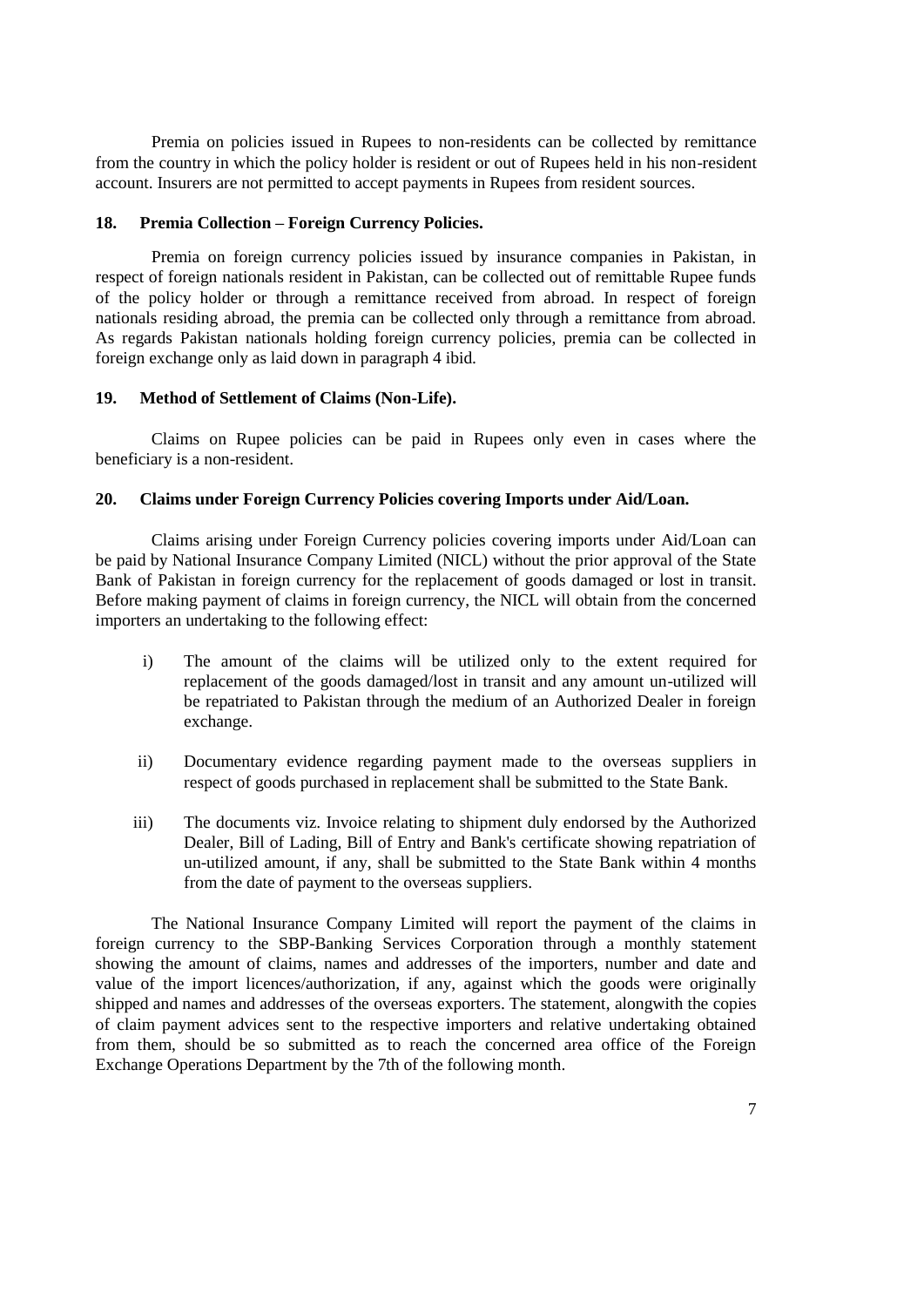## **21. Claims in respect of Marine Policies covering Exports.**

- i) Claims arising under the policies covering exports from Pakistan are payable to the shippers in cases where the proceeds have not been realized from the overseas importers. Where the payments have been received by the shippers, the claim can be paid to the overseas importers.
- ii) Remittance of these claims by Pakistani insurance companies to foreign importers may be allowed by the Authorized Dealers on submission of applications accompanied by the following documents:
	- a) Application on [Form 'M'](../../../shafiqur%20rehman/AppData/Local/Microsoft/Windows/Temporary%20Internet%20Files/appendix%20files/appendix%205/ap5-10.htm) alongwith the declaration in the prescribed form [\(Appendix](../../../shafiqur%20rehman/AppData/Local/Microsoft/Windows/Temporary%20Internet%20Files/appendix%20files/appendix%205/ap5-62.htm) V-55).
	- b) Claim Note.
	- c) Policy in original. Duplicate acceptable where original is retained by the Customs authority of the importing country and/or lost and indemnity in lieu of the original.
	- d) Invoice on CIF basis relating to the shipment.
	- e) Bill of Lading/Airway Bill/Postal Receipt relating to the shipment.
	- f) Survey Report/Short Landing Certificate/General Average Adjustment/Short Contents Certificate/No Survey Loss Certificate. Survey is not necessary if claim is not likely to exceed U.S. \$100/-.
	- g) Foreign bank's certificate to the effect that the proceeds relating to the shipment against which claim is made have already been remitted to Pakistan (except in case of general average claim payable to adjusters).
- iii) To facilitate prompt payment to overseas claimants, the State Bank will consider requests from Pakistani insurance companies for settlement of such claims by their overseas settling agents through a system of revolving letter of credit. In cases where such permission is given, claims would be scrutinized by the overseas settling agents on the basis of the documents indicated at serial No. (b) to (g) in the preceding subparagraph and payments made through revolving letter of credit. The claim documents both in respect of direct remittance and remittance under letter of credit should be submitted to the State Bank alongwith the relative Form 'M' while reporting the transaction in the monthly Returns for post facto checking alongwith the declaration in the prescribed form [\(Appendix](../../../shafiqur%20rehman/AppData/Local/Microsoft/Windows/Temporary%20Internet%20Files/appendix%20files/appendix%205/ap5-62.htm) V-55).
- iv) Foreign insurance companies are required to settle claims in respect of marine policies covering exports through their head offices on the basis of all the above claim documents.

## **22. Claims under Foreign Currency Policies other than Marine.**

Claims on foreign currency policies other than marine can be paid as under: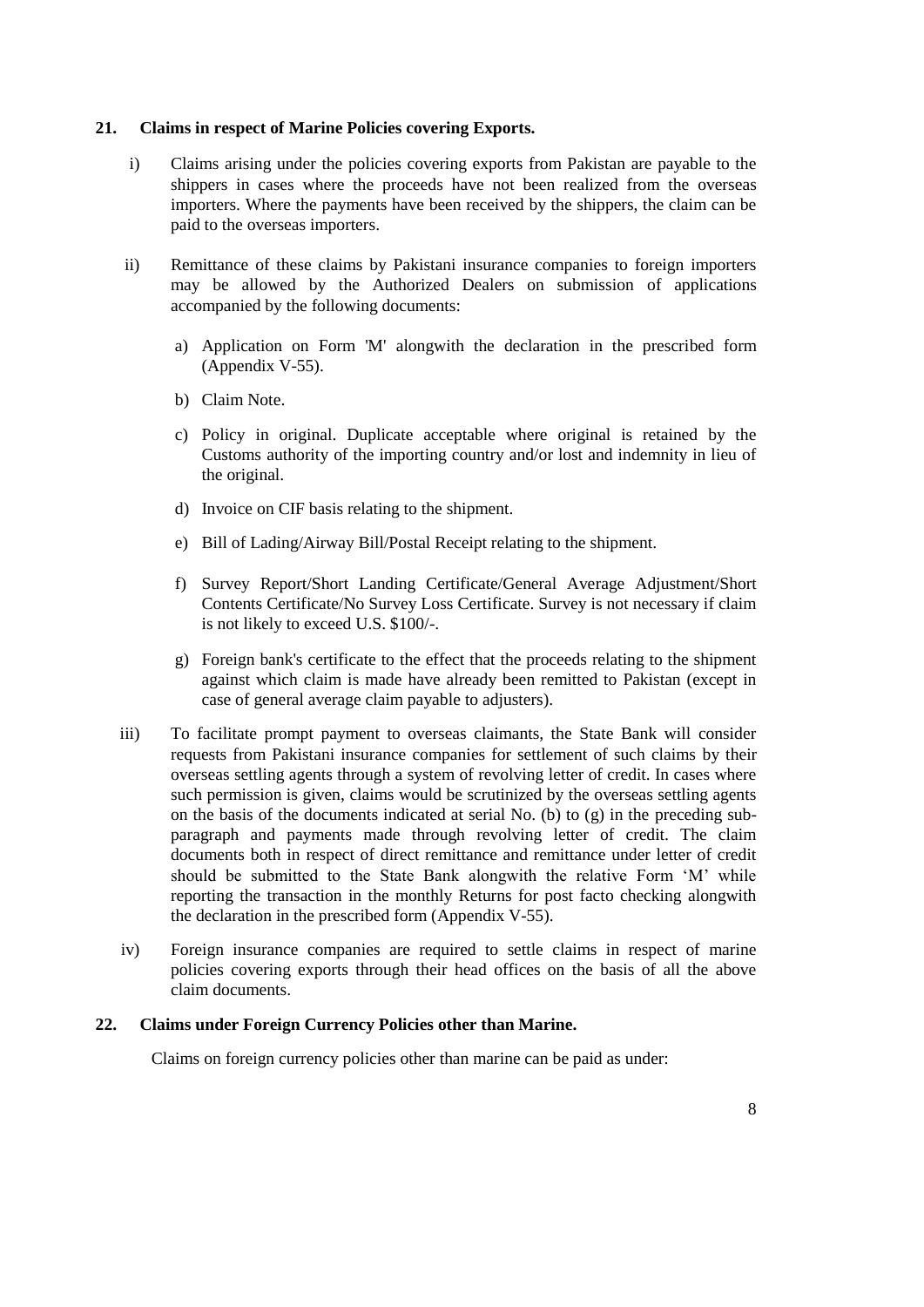- i) Where the beneficiary is a non-resident, the claim can, with the permission of the State Bank, be paid in the currency in which the policy is issued.
- ii) Where the beneficiary is resident in Pakistan, payment of claim can be made in Rupees only for which prior permission of the State Bank is not required. In case, however, the resident beneficiary requires payment in the currency of the policy, application for making such payment should be made to the State Bank giving full reasons as to why he requires payment in foreign currency.

Application for remittance of claim under (i) and (ii) above, should be made on Form 'M' accompanied by the prescribed declaration [\(Appendix](../../../shafiqur%20rehman/AppData/Local/Microsoft/Windows/Temporary%20Internet%20Files/appendix%20files/appendix%205/ap5-62.htm) V-55).

## **23. Reinsurance Business.**

Exchange facilities for reinsurance will be given only to branches or offices of insurance companies in Pakistan doing business on their own account. Such facilities will not be given to agents of non-resident companies who book business on account of the non-resident companies.

## **24. Reinsurance – Life.**<sup>3</sup>

Remittance of reinsurance premia both under treaty and facultative cover arising from the life insurance policies is not permissible except in the following cases:

- a) Reinsurance premia on policies reinsured before 29th December, 1970.
- b) Reinsurance premia on policies issued and reinsured on or after 25th May, 1973 for sums over Rs. 3.5 lacs.

Remittances in respect of (a) and (b) above will be allowed by the State Bank in accordance with the procedure set out in the following paragraph No. 25.

### **25. Remittance under Reinsurance Business.**

Permission may be given by the Authorized Dealers for remittances in respect of reinsurance business effected with or accepted from non-resident companies on the insurance companies submitting to them the following information and documents. Remittances in respect of life re-insurance business will, in addition, be subject to conditions laid down in the preceding paragraph 24:

- i) Remittance of premia under Facultative Reinsurance:
	- a) Applications on [Form 'M'](../../../shafiqur%20rehman/AppData/Local/Microsoft/Windows/Temporary%20Internet%20Files/appendix%20files/appendix%205/ap5-10.htm) accompanied by a declaration in the prescribed form [\(Appendix](../../../shafiqur%20rehman/AppData/Local/Microsoft/Windows/Temporary%20Internet%20Files/appendix%20files/appendix%205/ap5-63.htm) V-58).
	- b) Evidence in the nature of cover note etc., in respect of reinsurance effected.

 $\overline{a}$ 

<sup>&</sup>lt;sup>3</sup> FE. Circular No. 01 dated January 01, 2003.